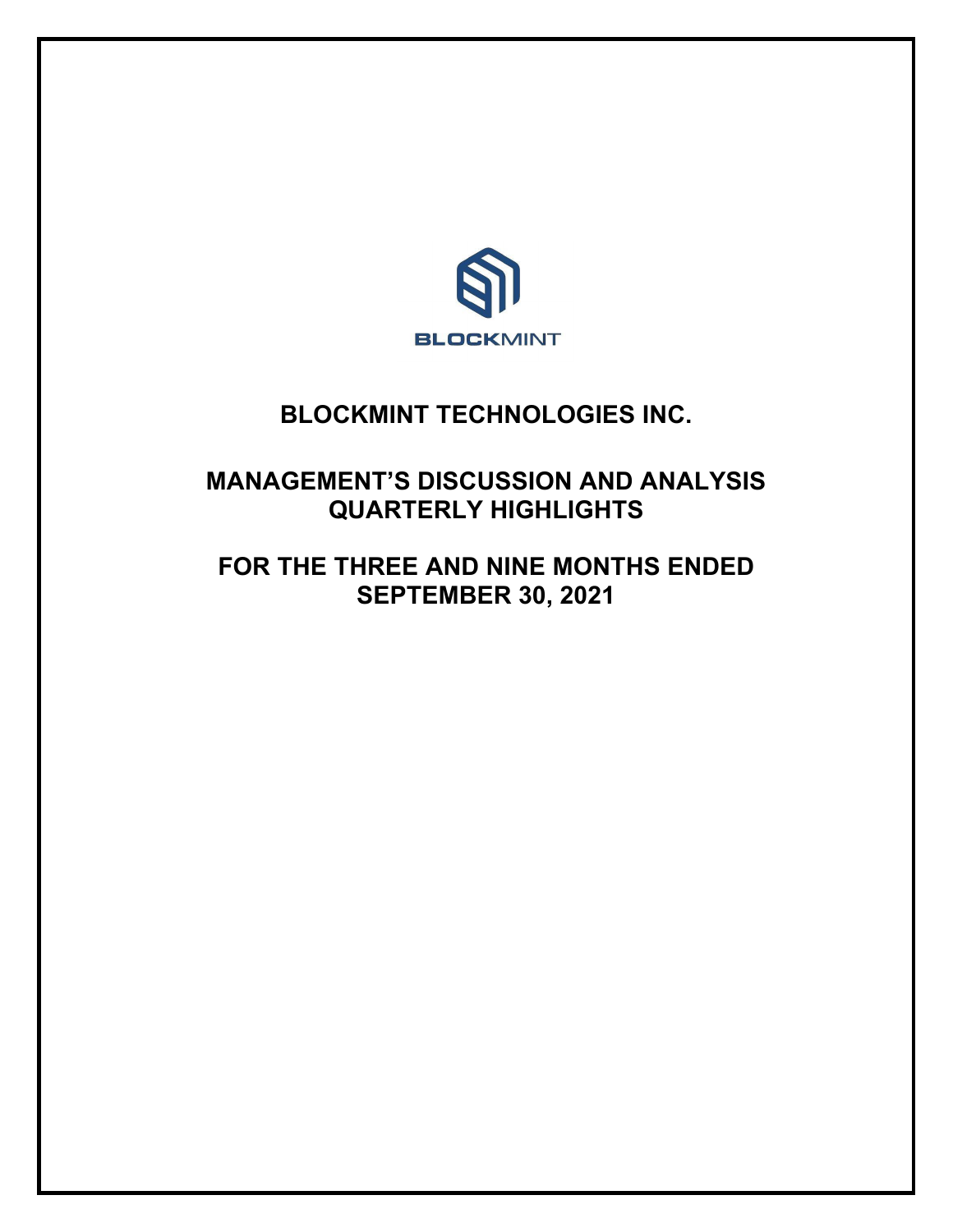# **Introduction**

The following interim Management's Discussion & Analysis ("MD&A") of the financial condition and results of the operations of BlockMint Technologies Inc. (the "Company" or "BlockMint") has been prepared to provide material updates to the business operations, liquidity and capital resources of the Company since its last annual management's discussion & analysis, being the Management's Discussion & Analysis ("Annual MD&A") for the fiscal year ended December 31, 2020. This MD&A does not provide a general update to the Annual MD&A, or reflect any non-material events since the date of the Annual MD&A.

This MD&A has been prepared in compliance with the requirements of section 2.2.1 of Form 51-102F1, in accordance with National Instrument 51-102 – Continuous Disclosure Obligations. This discussion should be read in conjunction with the Annual MD&A, the audited annual consolidated financial statements of the Company for the years ended December 31, 2020 and December 31, 2019 and the unaudited condensed consolidated interim financial statements for the three and nine months ended September 30, 2021, together with the notes thereto. **Results are reported in United States dollars, unless otherwise noted.** In the opinion of management, all adjustments (which consist only of normal recurring adjustments) considered necessary for a fair presentation have been included. The results for the three and nine months ended September 30, 2021 are not necessarily indicative of the results that may be expected for any future period. Information contained herein is presented as at November 29, 2021 unless otherwise indicated.

The unaudited condensed consolidated interim financial statements for the three and nine months ended September 30, 2021, have been prepared using accounting policies consistent with International Financial Reporting Standards ("IFRS") as issued by the International Accounting Standards Board and interpretations of the IFRS Interpretations Committee. The unaudited condensed consolidated interim financial statements have been prepared in accordance with International Standard 34, Interim Financial Reporting.

For the purposes of preparing this MD&A, management, in conjunction with the Audit Committee of the Board of Directors, considers the materiality of information. Information is considered material if: (i) such information results in, or would reasonably be expected to result in, a significant change in the market price or value of BlockMint's common shares; or (ii) there is a substantial likelihood that a reasonable investor would consider it important in making an investment decision; or (iii) it would significantly alter the total mix of information available to investors. Management, in conjunction with the Audit Committee of the Board of Directors, evaluates materiality with reference to all relevant circumstances, including potential market sensitivity.

# **Caution Regarding Forward-Looking Statements**

This MD&A contains certain forward-looking information and forward-looking statements, as defined in applicable securities laws (collectively referred to herein as "forward-looking statements"). These statements relate to future events or the Company's future performance. All statements other than statements of historical fact are forward-looking statements. Often, but not always, forward-looking statements can be identified by the use of words such as "plans", "expects", "is expected", "budget", "scheduled", "estimates", "continues", "forecasts", "projects", "predicts", "intends", "anticipates" or "believes", or variations of, or the negatives of, such words and phrases, or state that certain actions, events or results "may", "could", "would", "should", "might" or "will" be taken, occur or be achieved. Forward-looking statements involve known and unknown risks, uncertainties and other factors that may cause actual results to differ materially from those anticipated in such forward-looking statements. The forward-looking statements in this MD&A speak only as of the date of this MD&A or as of the date specified in such statement.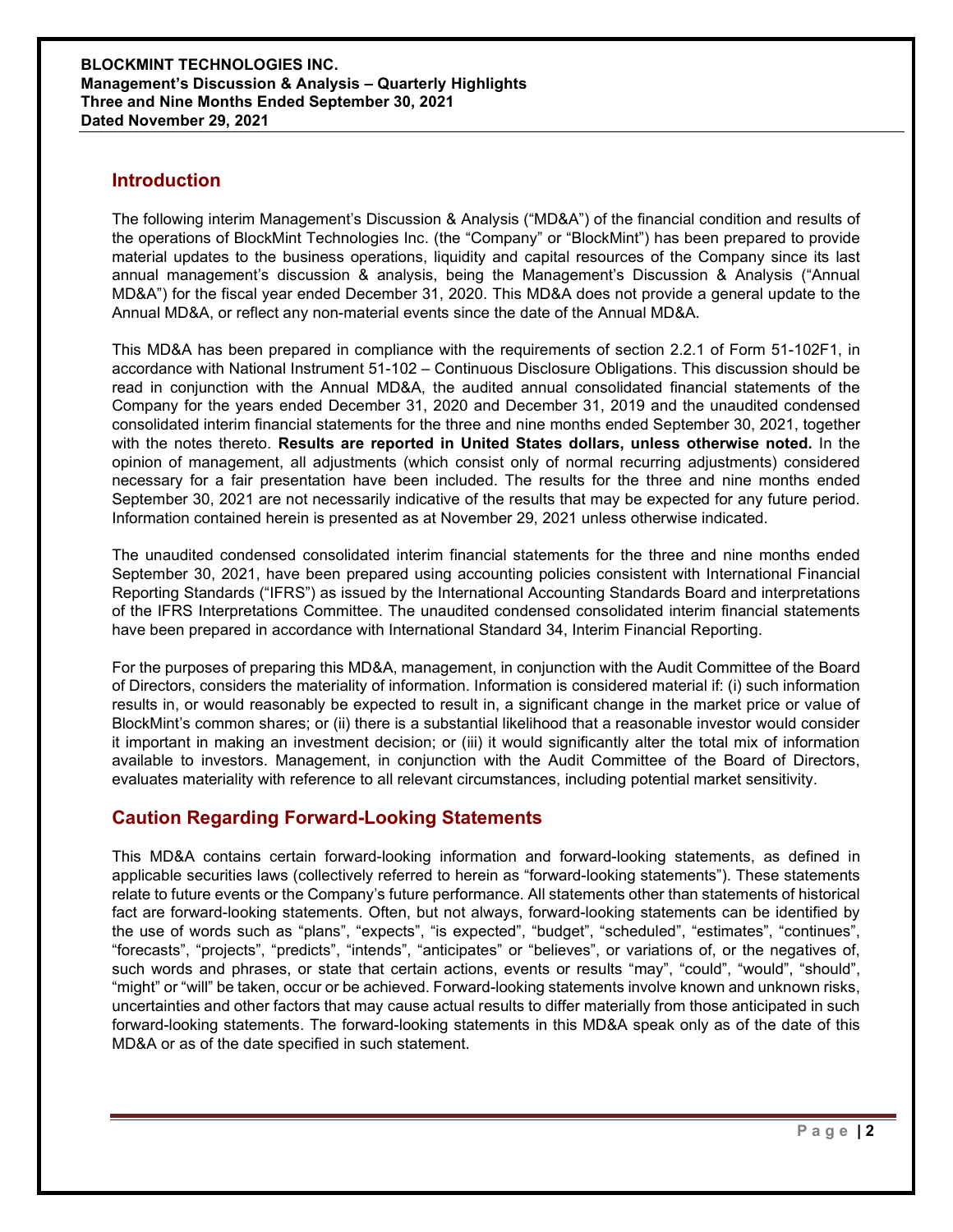Specifically, the following forward-looking statements are based on the corresponding assumptions, and are subject to the noted risk factors:

| <b>Forward-looking statements</b>                                                                                                                                                                                                                            | <b>Assumptions</b>                                                                                                                                                                                                                                                                                                                                                           | <b>Risk factors</b>                                                                                                                                                                                                                                                                        |
|--------------------------------------------------------------------------------------------------------------------------------------------------------------------------------------------------------------------------------------------------------------|------------------------------------------------------------------------------------------------------------------------------------------------------------------------------------------------------------------------------------------------------------------------------------------------------------------------------------------------------------------------------|--------------------------------------------------------------------------------------------------------------------------------------------------------------------------------------------------------------------------------------------------------------------------------------------|
| The Company's cash balance<br>at September 30, 2021, is<br>sufficient to fund its<br>consolidated operating<br>expenses at current levels. At<br>the date hereof, the<br>Company's consolidated cash<br>balance has increased due to<br>a private placement. | The development and operating<br>activities of the Company for the<br>twelve-month period ending<br>September 30, 2022, and the<br>costs associated therewith, will be<br>consistent with the Company's<br>current expectations; and the debt<br>and equity markets, exchange<br>and interest rates and other<br>applicable economic conditions<br>do not materially change. | Changes in debt and equity<br>markets; timing and availability of<br>external financing on acceptable<br>terms; increases in costs;<br>government regulation,<br>cryptocurrency price fluctuations;<br>interest rate and exchange rate<br>fluctuations; changes in economic<br>conditions. |

Inherent in forward-looking statements are risks, uncertainties and other factors beyond BlockMint's ability to predict or control. Readers are cautioned that the above chart does not contain an exhaustive list of the factors or assumptions that may affect the forward-looking statements, and that the assumptions underlying such statements may prove to be incorrect. Actual results and developments are likely to differ, and may differ materially, from those expressed or implied by the forward-looking statements contained in this MD&A. Readers should refer to those risk factors referenced in the "Risks and Uncertainties" section below.

Forward-looking statements involve known and unknown risks, uncertainties and other factors that may cause BlockMint's actual results, performance or achievements to be materially different from any of its future results, performance or achievements expressed or implied by forward-looking statements. All forward-looking statements herein are qualified by this cautionary statement. Accordingly, readers should not place undue reliance on forward-looking statements. The Company undertakes no obligation to update publicly or otherwise revise any forward-looking statements whether as a result of new information or future events or otherwise, except as may be required by law. If the Company does update one or more forward-looking statements, no inference should be drawn that it will make additional updates with respect to those or other forward-looking statements, unless required by law.

# **Description of Business**

The Company's subsidiaries, BlockMint (Canada) Technologies Inc. (formerly BlockMint Technologies Inc.) ("BlockMint-Canada"), and its wholly owned subsidiary, BlockMint (USA) Technologies Inc. ("BlockMint-USA") are in the business of developing distributed systems and networks that enable a more decentralized deployment of blockchain based applications such as cryptocurrency mining.

The Company's objective is to develop distributed systems and networks that enable a more decentralized deployment of blockchain-based applications. One such application is cryptocurrency mining, which relies on a decentralized blockchain network. The Company developed the Minter browser - a secure and private browser where any person can mine cryptocurrency as they browse the web. In addition to being a web browser, Minter has additional integrated features, such as a virtual private network (VPN) and an ad-blocker. The Minter browser was initially released in 2019, but has been updated and re-released twice this year with new features – once in February 2021 and again in May 2021. The current version of Minter is available for download at the website getminter.com.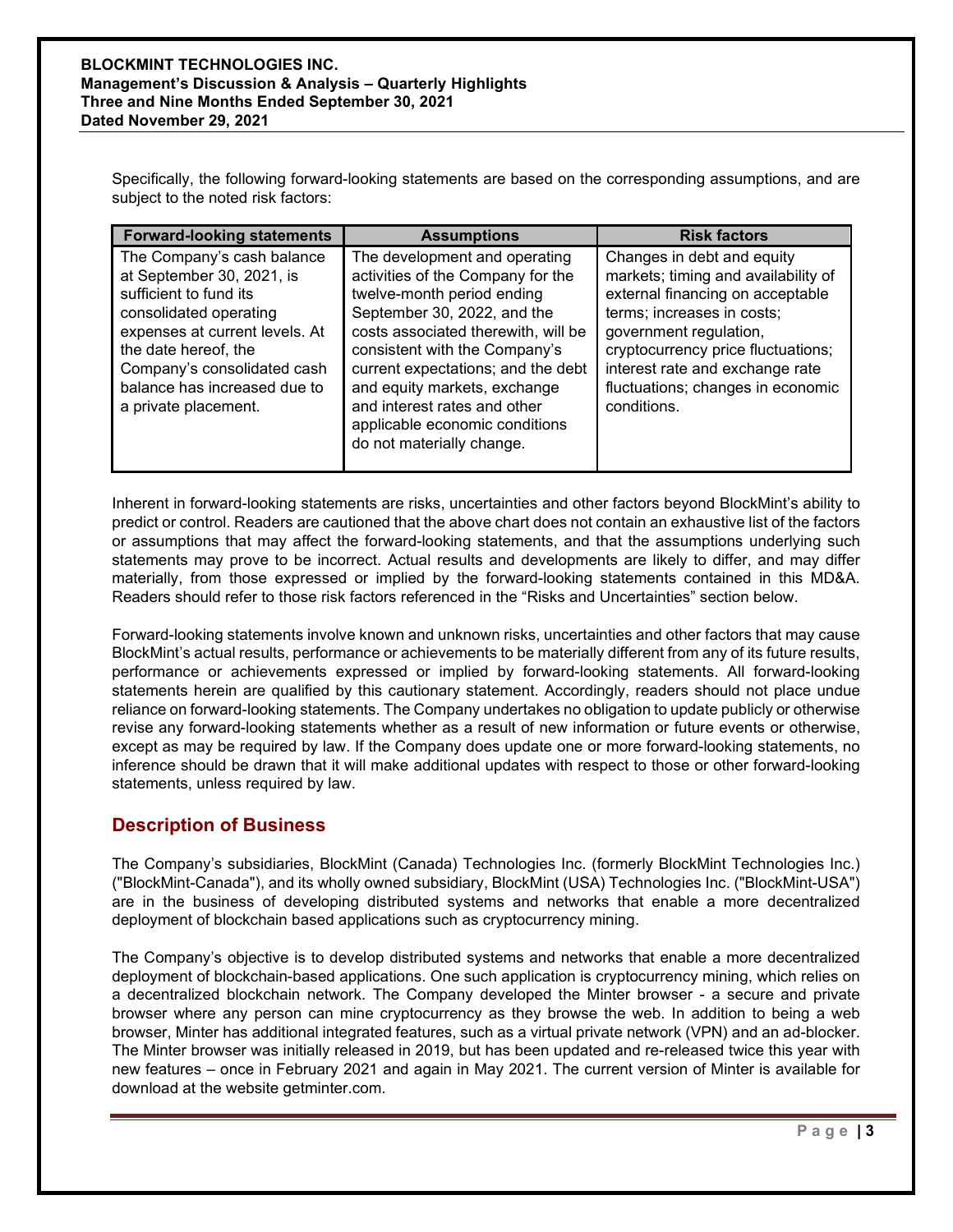Subsequent to September 30, 2021, the Company acquired fifty new S19 Antminers in order to commence the mining of bitcoin ("BTC") by year-end. The miners are to be installed at a third party hosting facility in Washington state, which is powered by clean, low cost hydro-sourced power.

# **Outlook and Overall Performance**

### **Corporate**

#### Business Development

In January 2021, the Company closed a private placement for gross proceeds of C\$1,000,000 (\$782,800) by issuing 3,846,154 common shares at a price of C\$0.26 per share. In connection with the private placement, the Company issued an aggregate of 127,383 finder's shares to certain brokerage firms for introducing subscribers to the Company.

In February 2021, the Company announced the granting of incentive stock options to certain of its directors, officers and consultants to purchase up to an aggregate of 1,250,000 common shares in the capital of the Company, exercisable at a price of C\$0.40 per share for a period of five (5) years expiring February 11, 2026. These options vested immediately.

In February 2021, the Company announced that its COO, Daniel Beck, resigned to pursue other business interests.

In June 2021, the Company announced that it had signed an agreement to acquire a facility for cryptocurrency mining located in Manitoba, Canada which would be powered by clean, sustainable and low-cost hydropower. In August 2021, the Company elected to terminate the agreement due to the Vendor's inability to satisfy the conditions for closing.

In November 2021, the Company announced that it had acquired fifty new S19 Antminers to be installed at a third party hosting facility in Washington state. The cost of the fifty new S19 Antminers was approximately US\$530,000. The estimated cost of the lease with the green energy-powered hosting facility over its 18 month initial term is estimated at approximately US\$205,000.

#### Financial highlights

The Company had no revenue, so its ability to ensure continuing operations is dependent on either expanding its business, or raising additional debt or equity financing.

For the nine months ended September 30, 2021, the Company had a net loss of \$999,575 which consisted primarily of (i) consulting fees of \$311,625 (ii) share based payments of \$355,100; (iii) business development and promotion of \$158,766; and (iv) management fees and salaries of \$118,611.

At September 30, 2021, the Company had a net working capital of \$2,676,009 (December 31, 2020 – \$2,543,528). The Company had cash and cash equivalents of \$2,705,131 (December 31, 2020 - \$2,600,962). Working capital and cash and cash equivalents increased during the nine months ended September 30, 2021 due to cash provided by financing activities of \$776,956, and net cash used in operating activities of \$672,787.

The Company has sufficient capital to meet its ongoing operating expenses and continue to meet its obligations on its current projects for the 12-month period ending September 30, 2022. See "Liquidity and Financial Position" below.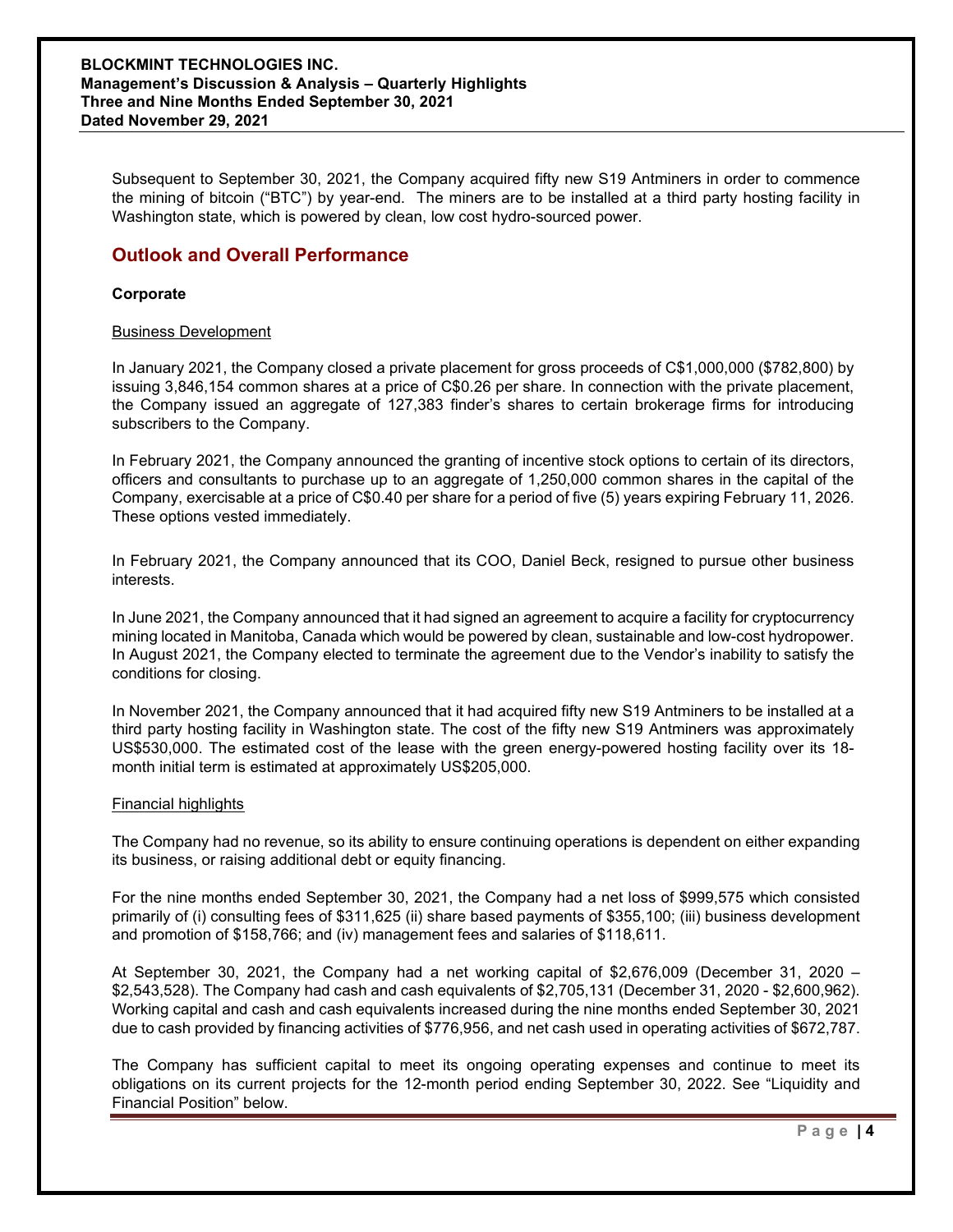#### **BLOCKMINT TECHNOLOGIES INC. Management's Discussion & Analysis – Quarterly Highlights Three and Nine Months Ended September 30, 2021 Dated November 29, 2021**

#### **Description of Business**

As described above, the Company develops distributed systems and networks that enable a more decentralized deployment of blockchain based applications such as cryptocurrency mining. Development and release of software products were suspended due to the price and volatility of cryptocurrencies in 2019 and 2020. In February 2021, the Company released its upgraded, distributed crypto-miner "Minter" and introduced a new feature to the Minter browser which allows users to earn carbon credits to offset their carbon footprint. A further upgrade to the Minter browser was released in May 2021 which allows users the option to earn a fractional ownership in a non-fungible token (NFT). Minter users are now able to choose whether to use their mined cryptocurrency to earn: 1) carbon credits to offset their carbon footprint; or 2) fractional ownership in a NFT. To date, no carbon credits or interests in NFTs have been redeemed by Minter users, and no carbon credits or NFTs have been distributed by the Company to any of the Minter users.

A NFT is a unit of data on a blockchain where each NFT can represent a unique digital item and thus they are not interchangeable. NFTs can represent digital files such as art, audio, video, and other forms of creative work. While the digital files themselves are infinitely reproducible, the NFTs representing them are tracked on their underlying blockchains and provide buyers with proof of ownership.

In April 2021, the Company acquired two NFTs by renowned digital artist Pak (two cubes for \$2,000 being part of The Fungible Collection by Pak) which cost was expensed. BlockMint aims to acquire NFTs from multiple genres (including art, sports, music, etc) to create a diverse portfolio of NFTs in support of its distributed cryptominer browser "Minter" which will allow users to exchange their earned cryptocurrency for a fractional ownership in a NFT from the BlockMint portfolio.

The addition of the carbon credit and NFT features to Minter is part of a broader effort to identify a combination of features desirable by users to make the product attractive to new users and increase downloads of the browser. To date, there has not been paid marketing campaigns for the Minter browser and the Company has chosen to use its social media accounts to promote Minter. As a result, an immaterial amount of cryptocurrency has been mined.

## **Trends**

Prices of cryptocurrencies have been extremely volatile since BlockMint-USA first started its operations in 2018. Specifically, the price of Monero, the cryptocurrency identified by BlockMint-USA to be central to its software products, in particular the Minter browser. Consequently, the market for the Company's products has been impacted by this volatility, and the demand for the Company's products is uncertain. The Company determined in the first half of 2019 that it would suspend further development of its products pending the price of cryptocurrencies recovering to economic levels.

There was an increase in the prices of several cryptocurrencies that started in 2020 and has continued in 2021, which has led to an increased interest in cryptocurrencies and blockchain technologies. As a result, the Company decided to release updated versions of its initial product, the Minter browser, in 2021.

There have been wide fluctuations in the prices of several cryptocurrencies recently, leading to more speculation and trading, and volatility in the prices of cryptocurrencies. In addition, the COVID 19 pandemic has had an impact on global economic activity. The impact of this unprecedented event on the future trading price of cryptocurrencies is unclear. The Company can offer no assurance that the price of cryptocurrencies will increase.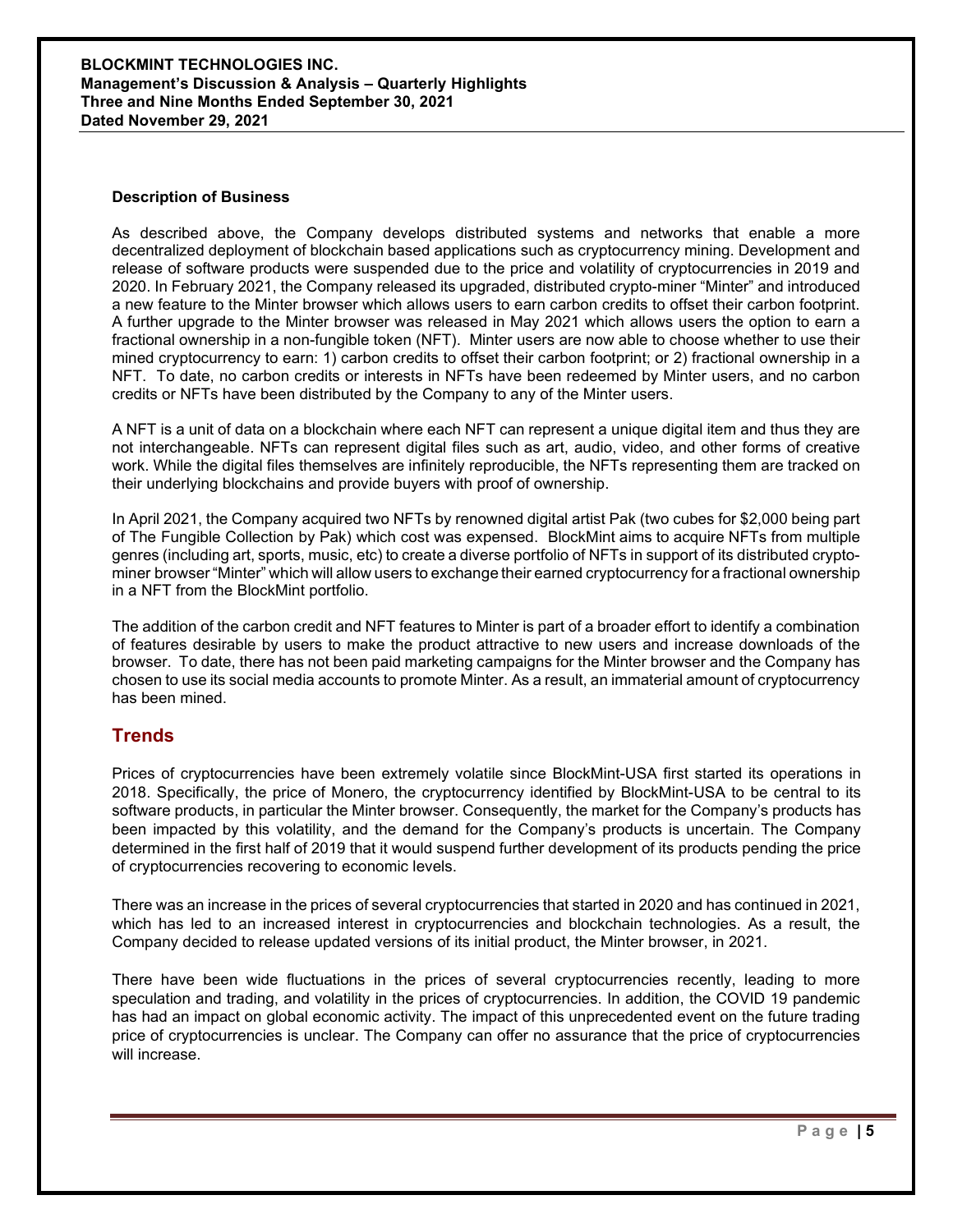Apart from these and the risk factors noted under the heading "Risks and Uncertainties", management is not aware of any other trends, commitments, events or uncertainties that would have a material effect on the Company's business, financial condition or results of operations. See "Risks and Uncertainties" below.

# **Off-Balance-Sheet Arrangements**

As of the date of this filing, the Company does not have any off-balance-sheet arrangements that have, or are reasonably likely to have, a current or future effect on the results of operations or financial condition of the Company, including, and without limitation, such considerations as liquidity and capital resources.

# **Discussion of Operations**

## **Three months ended September 30, 2021 compared with three months ended September 30, 2020**

For the three months ended September 30, 2021, BlockMint's net loss was \$218,613 with basic loss per share of \$0.00. This compares with a net loss of \$136,654 with basic and diluted loss per share of \$0.00 or the three months ended September 30, 2020. The increase of \$81,959 in net loss was principally because operating expenses increased due to business development and promotion; and consulting fees as the Company searched for opportunities to expand mining capabilities.

## **Nine months ended September 30, 2021 compared with nine months ended September 30, 2020**

For the nine months ended September 30, 2021, BlockMint's net loss was \$999,575 with basic loss per share of \$0.02. This compares with a net loss of \$329,340 with basic and diluted loss per share of \$0.01 or the nine months ended September 30, 2020. The increase of \$670,235 in net loss was principally because operating expenses increased due to share-based payment for options issued during the period, business development and promotion; and consulting fees as the Company updated and released "Minter" and searched for opportunities to expand mining capabilities.

## **Cash Flow**

The Company had cash of \$2,705,131 at September 30, 2021 (December 31, 2020 - \$2,600,962). The change in cash during the nine months ended September 30, 2021 was primarily due to the cash provided by financing activities.

Cash used in operating activities was \$672,787, for the nine months ended September 30, 2021. Operating activities were affected by net loss of \$999,575 and net changes in non-cash working capital balances due to an increase in receivables and prepaid expenses of \$2,802; and a decrease accounts payable and accrued liabilities of \$25,510. The Company also recorded non-cash adjustment for share-based payment of \$355,100. For the nine months ended September 30, 2020, cash used in operating activities was \$307,988. Operating activities were affected by a net loss of \$329,340 and the net decrease in non-cash, working capital balances due to a decrease in receivables and prepaid expenses of \$7,886; and an increase in accounts payable and accrued liabilities of \$14,226. The Company also recorded revaluation in digital currency of \$760.

Net cash provided by financing activities was \$776,956 during the nine months ended September 30, 2021 as the Company closed a non-brokered private placement and issued an aggregate of 3,846,154 common shares at a price of CDN\$0.26 per common share to raise aggregate gross proceeds of CDN\$1,000,000 (\$782,800).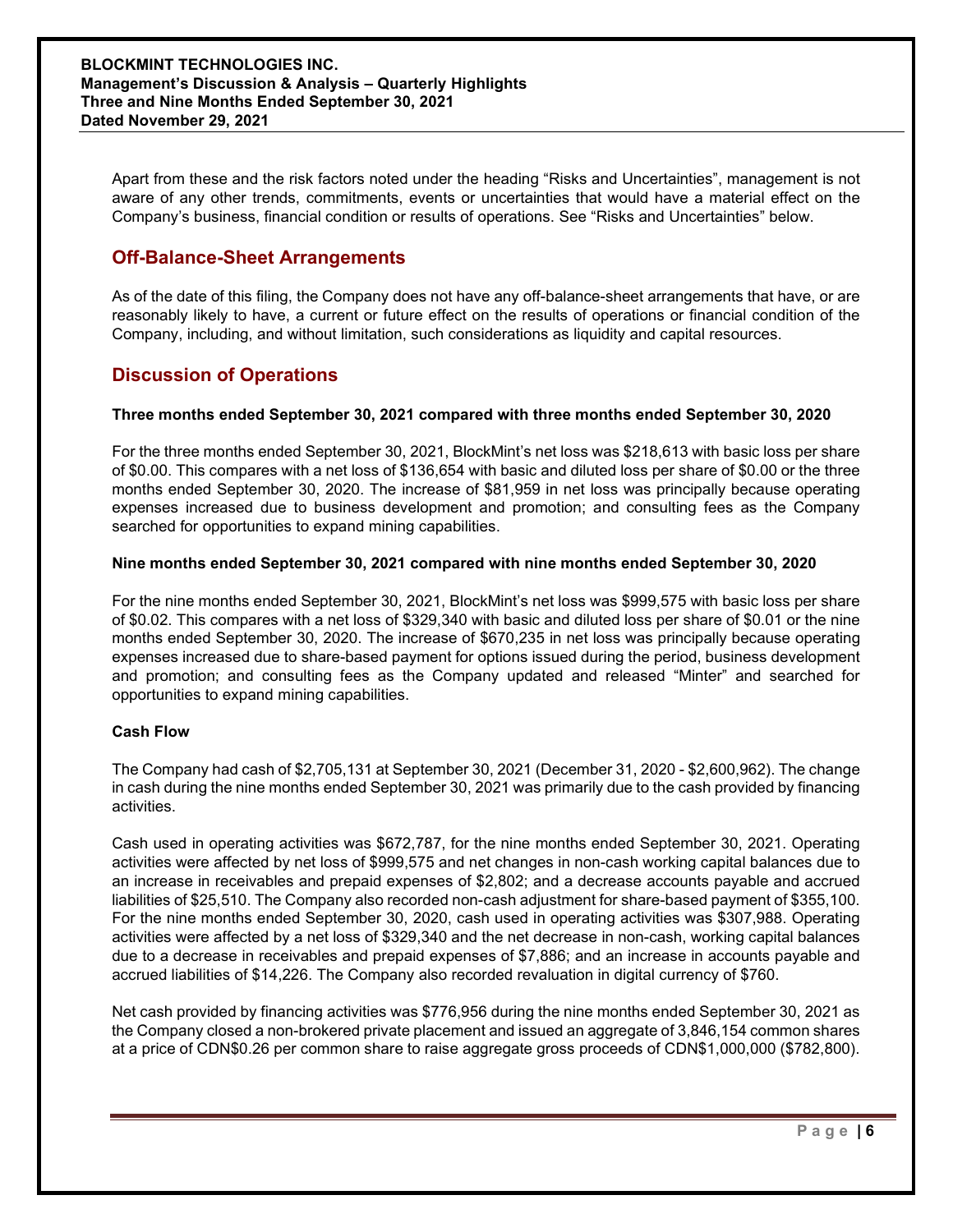### **BLOCKMINT TECHNOLOGIES INC. Management's Discussion & Analysis – Quarterly Highlights Three and Nine Months Ended September 30, 2021 Dated November 29, 2021**

#### **Liquidity and Capital Resources**

The Company's activities have been financed through the completion of equity offerings. There is no assurance that equity capital will be available to the Company in the amounts or at the times desired or on terms that are acceptable to the Company, if at all.

The Company has no revenues, and therefore must utilize its current cash reserves, funds obtained from the exercise of warrants or options and other financing transactions to maintain its capacity to meet ongoing operating activities. As of September 30, 2021, the Company had 1,250,000 stock options and 6,650,000 warrants outstanding that would raise approximately \$650,000, if exercised in full; however all of the warrants are subject to the Company meeting certain revenue thresholds so it is not anticipated that they will become exercisable in the next twelve months.

At September 30, 2021, the Company reported cash of \$2,705,131 (December 31, 2020 - \$2,600,962) and a net working capital of \$2,676,009 (December 31, 2020 - \$2,543,528). The net cash on hand as at September 30, 2021, is expected to be sufficient to meet the Company's liquidity requirements in 2022. Currently, the Company's operating expenses are approximately \$62,000 to \$70,000 per month for management fees, hosting fees; month-to-month professional fees, listing expenses and other working expenses. The Company's cash as at September 30, 2021 is expected to be sufficient to satisfy current liabilities and general and administrative costs up to September 30, 2022.

## **Accounting Pronouncements**

#### **Changes in accounting policy**

There are no other relevant IFRS's or IFRS interpretations that are not yet effective that would be expected to have a material impact on the Company.

#### **New standards not yet adopted and interpretations issued but not yet effective**

Certain pronouncements were issued by the IASB or the IFRIC that are mandatory for accounting periods commencing on or after January 1, 2022. Many are not applicable or do not have a significant impact to the Company and have been excluded.

#### IFRS 3, Business Combinations ("IFRS 3")

Amendments to IFRS 3 "Business Combinations" were issued in May 2020, and are effective on or after January 1, 2022, with earlier application permitted. The amendments update references within IFRS 3 to the 2018 Conceptual Framework and require that the principles in IAS 37 "Provisions, Contingent Liabilities and Contingent Assets" be used to identify liabilities and contingent assets arising from a business combination. Adoption of these amendments is not expected to have a significant impact on the Company's unaudited condensed consolidated interim financial statements.

## **Related Party Transactions**

Related parties include the Board of Directors and officers of the Company, close family members and enterprises that are controlled by these individuals as well as certain persons performing similar functions. Related party transactions conducted in the normal course of operations are measured at the amount established and agreed to by the related parties.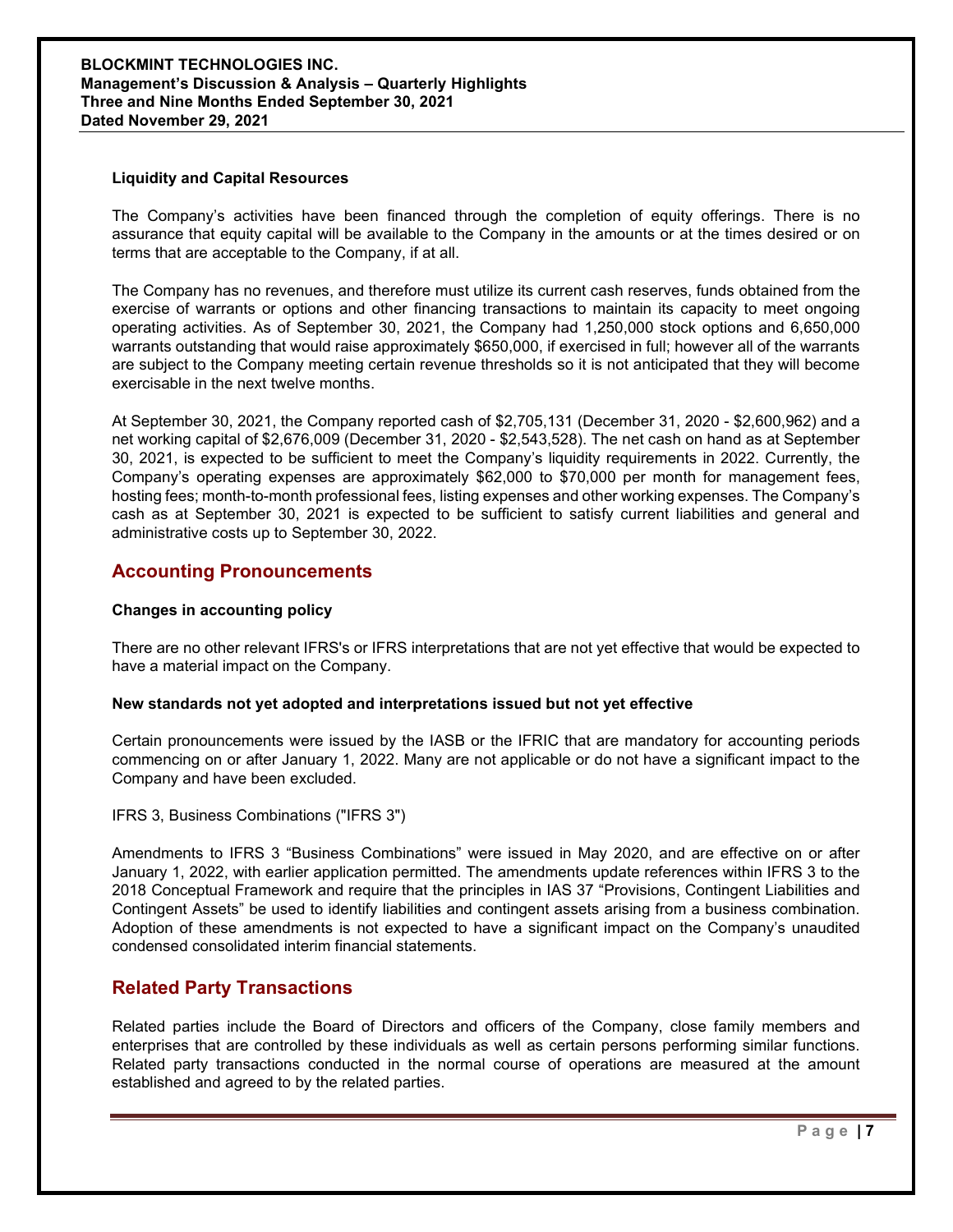(a) The Company entered into the following transactions with related parties:

|                                                         | <b>Three Months Ended</b><br>September 30, |              | <b>Nine Months Ended</b><br>September 30, |                 |
|---------------------------------------------------------|--------------------------------------------|--------------|-------------------------------------------|-----------------|
| <b>Names</b>                                            | 2021<br>$($ \$)                            | 2020<br>(\$) | 2021<br>$($ \$                            | 2020<br>$($ \$) |
| Owen Bird Law Corporation (1)                           | ,680                                       | 1,085        | 14,394                                    | 2,461           |
| Bayswater Consulting Ltd. (Bayswater) (2)               | 1,870                                      | 2,259        | 6,667                                     | 6,643           |
| Marrelli Support Services Inc. ("Marrelli Support") (3) | 8,956                                      | 8,420        | 26,549                                    | 25,784          |
|                                                         |                                            |              |                                           |                 |

- 1) For the three and nine months ended September 30, 2021, the Company expensed professional fees of \$1,680 and \$14,394, respectively (three and nine months ended September 30, 2020 - \$1,085 and \$2,461, respectively) for legal services of which \$5,844 was reflected as share issue costs, to Owen Bird Law Corporation, a legal firm of which Jeff Lightfoot is a shareholder. As at September 30, 2021, \$6,667 (December 31, 2020 - \$1,472) was payable to this party and the amount is included in accounts payable and accrued liabilities
- 2) For the three and nine months ended September 30, 2021, the Company expensed consulting fees of \$1,870 and \$6,667, respectively (three and nine months ended September 30, 2020 - \$2,259 and \$6,643, respectively) to a private company controlled by Erin Walmesley, the Company's corporate secretary, for corporate services. As at September 30, 2021, the company was owed \$1,648 and the amount is included in accounts payable and accrued liabilities.
- 3) For the three and nine months ended September 30, 2021, the Company expensed consulting fees of \$8,956 and \$26,549, respectively (three and nine months ended September 30, 2020 - \$8,420 and \$25,784, respectively) to Marrelli Support Services Inc. ("Marrelli") for: Victor Hugo to act as the Chief Financial Officer of the Company; and for bookkeeping services. Victor Hugo is an employee of Marrelli. These services were incurred in the normal course of operations for general accounting and financial reporting matters. As at September 30, 2021, Marrelli was owed \$4,503 (December 31, 2020 - \$9,722), and the amount is included in accounts payable and accrued liabilities.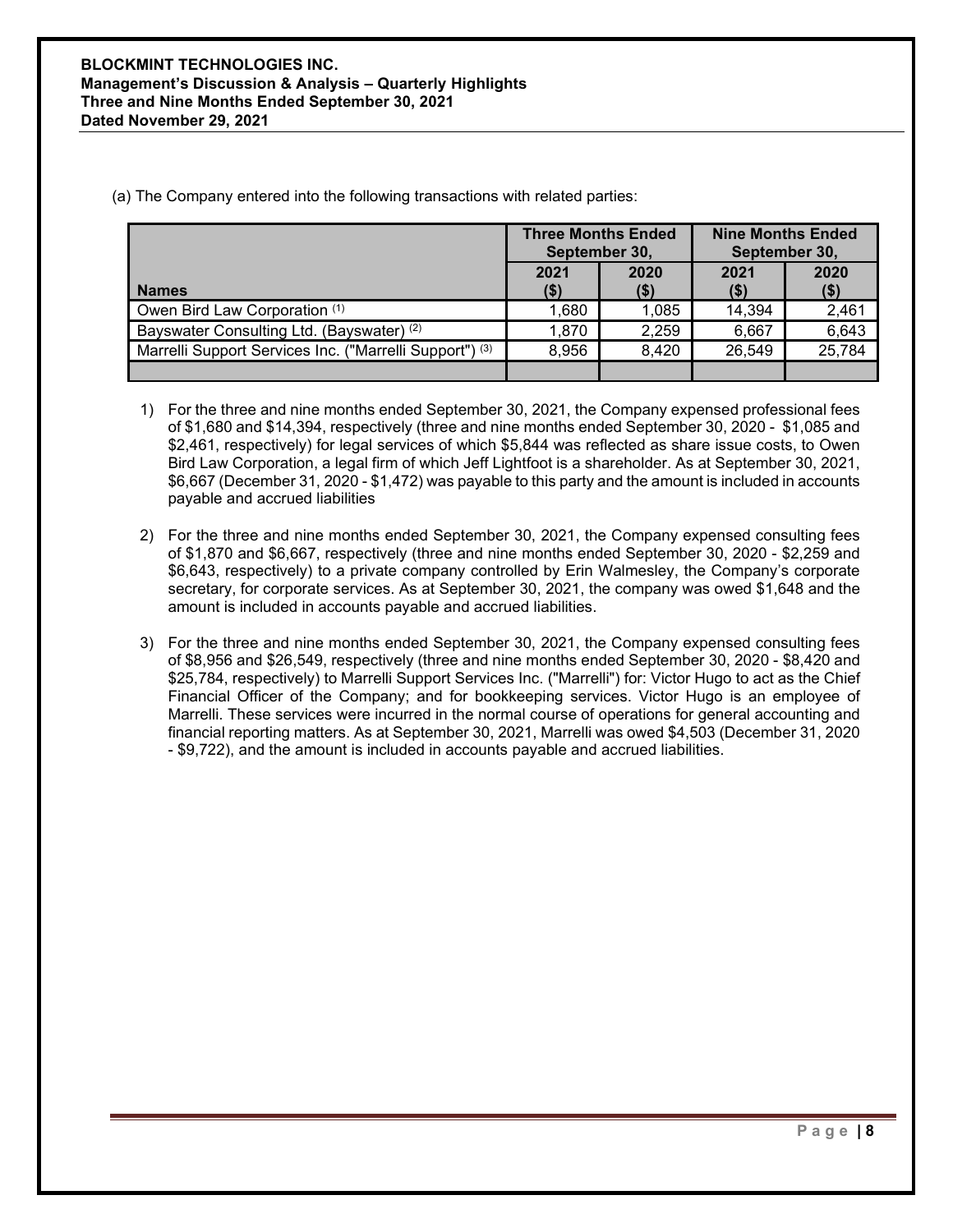### **BLOCKMINT TECHNOLOGIES INC. Management's Discussion & Analysis – Quarterly Highlights Three and Nine Months Ended September 30, 2021 Dated November 29, 2021**

(b) Remuneration of directors and key management personnel, other than consulting or professional fees, of the Company was as follows:

|                           | <b>Salaries and fees</b><br><b>Three Months Ended</b><br>September 30, |                | Share-based<br>payment<br><b>Three Months Ended</b><br>September 30, |                 | <b>Total</b>                               |              |
|---------------------------|------------------------------------------------------------------------|----------------|----------------------------------------------------------------------|-----------------|--------------------------------------------|--------------|
|                           |                                                                        |                |                                                                      |                 | <b>Three Months Ended</b><br>September 30, |              |
| <b>Name</b>               | 2021<br>\$)                                                            | 2020<br>$($ \$ | 2021<br>\$)                                                          | 2020<br>$($ \$) | 2021<br>(\$)                               | 2020<br>(\$) |
| Nelson Ijih, CEO / CIO    | 30,000                                                                 | 9,000          | Nil                                                                  | Nil             | 30,000                                     | 9,000        |
| Daniel Beck, former COO   | Nil                                                                    | 9,000          | Nil                                                                  | Nil             | Nil                                        | 9,000        |
| Jeff Lightfoot, Director  | 2,437                                                                  | 2,344          | Nil                                                                  | Nil             | 2,437                                      | 2,344        |
| David Patterson, Director | 2,437                                                                  | 2,344          | Nil                                                                  | Nil             | 2,437                                      | 2,344        |
| Colin Watt, Director      | 2,437                                                                  | 2,344          | Nil                                                                  | Nil             | 2,437                                      | 2,344        |
| l Total                   | 37,311                                                                 | 25,032         | <b>Nil</b>                                                           | <b>Nil</b>      | 37,311                                     | 25,032       |

|                                        | <b>Salaries and fees</b><br><b>Nine Months Ended</b><br>September 30, |                 | Share-based<br>payment<br><b>Nine Months Ended</b><br>September 30, |             | <b>Total</b>                              |             |
|----------------------------------------|-----------------------------------------------------------------------|-----------------|---------------------------------------------------------------------|-------------|-------------------------------------------|-------------|
|                                        |                                                                       |                 |                                                                     |             | <b>Nine Months Ended</b><br>September 30, |             |
| <b>Name</b>                            | 2021<br>\$)                                                           | 2020<br>$($ \$) | 2021<br>$($ \$)                                                     | 2020<br>\$) | 2021<br>$($ \$)                           | 2020<br>\$) |
| Nelson Ijih, CEO / CIO                 | 90,000                                                                | 27,000          | Nil                                                                 | Nil         | 90,000                                    | 27,000      |
| Daniel Beck, former COO                | 6,000                                                                 | 27,000          | Nil                                                                 | Nil         | 6,000                                     | 27,000      |
| Jeff Lightfoot, Director               | 7,537                                                                 | 6,747           | 42,612                                                              | Nil         | 50,149                                    | 6,747       |
| David Patterson, Director              | 7,537                                                                 | 6,747           | 42,612                                                              | Nil         | 50,149                                    | 6,747       |
| Colin Watt, Director                   | 7,537                                                                 | 6,747           | 42,612                                                              | Nil         | 50,149                                    | 6,747       |
| Erin Walmesley, Corporate<br>Secretary | Nil                                                                   | Nil             | 21,306                                                              | Nil         | 21,306                                    | Nil         |
| Victor Hugo, CFO                       | Nil                                                                   | Nil             | 21,306                                                              | Nil         | 21,306                                    | Nil         |
| Total                                  | 118,611                                                               | 74,241          | 170,448                                                             | <b>Nil</b>  | 289,059                                   | 74,241      |